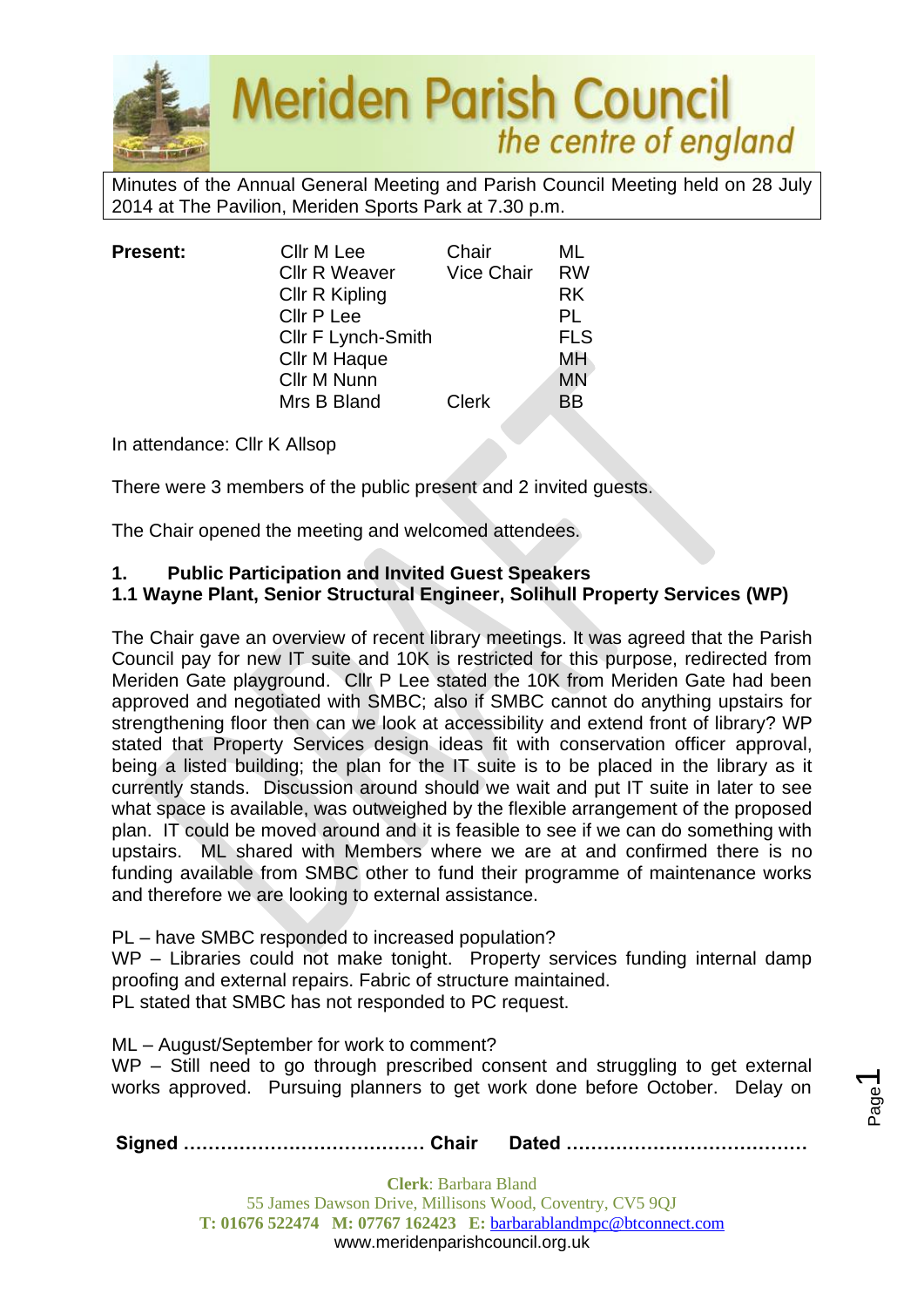

particular phase of project. IT will take place and not be delayed. Libraries will take to cabinet member for closure of library.

Cannot set aside date for lst or  $2<sup>nd</sup>$  phase of works. Report delayed as missed cabinet meeting held monthly based on assumption that remedial works can be done.

RW – we have received an estimated cost for lst floor only? Has this been updated? WP – budget costing initially said 15K to strengthen floor but need to know proposed usage. A simple office space could be achieved for 15K.

RW has understanding of DDA – structure finite - potentially no lift – take professional advice from architect. Modify structure to accommodate. Limited footprint. IT suite been discussed and should be at back for training. Children's area needs to be in middle. Portable ramp for accessibility. No money for 3-5 years. RW proposes a joint bid between PC & SMBC.

WP stated Library is a safe and viable asset. Can offer advice to limited degree and this is down to time and cost.

ML stated that Kate Bunting has offered assistance.

MH – any refurbishment work requires funding?

WP funding is available for structural envelope only. Anything further needs external funding. Professional designer/architect to explore what is acceptable. Increased entrance space up front with guidance from planners; resulting in doubling space that we have at the moment and increased capacity within footprint.

WP requies more solid plans to take to planners. It would be more beneficial for other alternatives and options to be pursued by architect.

A resident stated that with the IT suite at rear of Library where most of books are kept, is this considered an ideal place for training or privacy?

ML replied that the head of library services advised that the area would be adapted to create the space required.

The resident commented that there would be conflict with IT suite v. public access to books and it should be remembered it is a library for books and not IT; and to be aware of the different uses of the same area.

The resident further commented that the footfall is very low with a reduction in opening hours.

ML replied that a national approach to Library services is keen to pursue the use of volunteers to maximise public access to the Library.

The resident responded that there is a need to have things for people to come in for and not just IT.

FLS stated a need for confidentiality/privacy for IT users not overseen by people selecting books.

ML will clarify with Library Services and revisit proposed lay-out for IT shared space.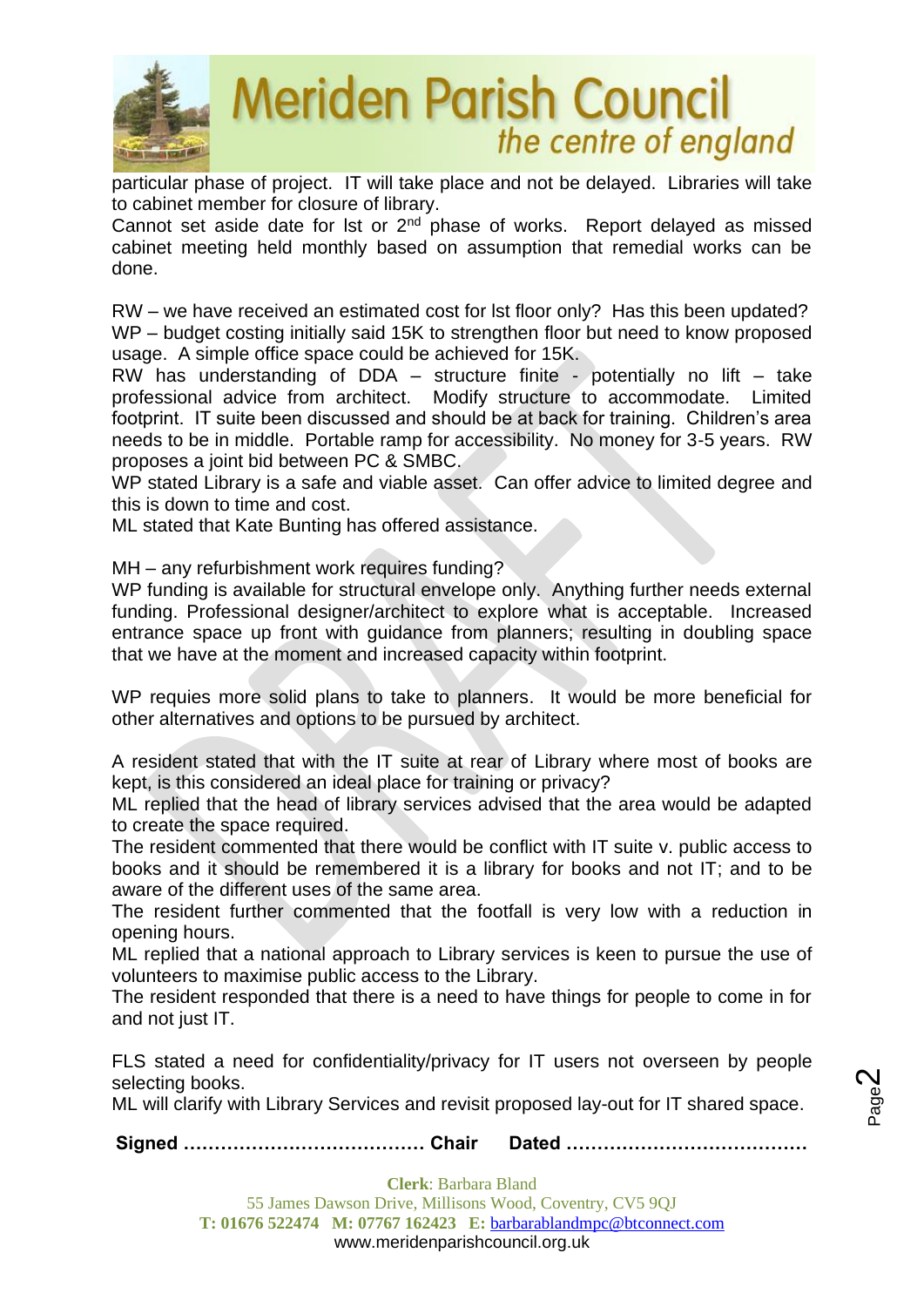

RW commented on best use of space, and library services is best to plan use of space with a teaching area to respond to group work.

RW further commented that a central IT suite would raise laptop connection/electrical cabling issues and the need for docking stations.

FLS commented it appears lots of people are waiting on others?

WP stated a number of meetings had been held and so far the planning is for one area. The PC needs to work with designers to maximise use and put and application in.

RW proposes getting the IT suite in. The suite is all flexible and can be moved with the onset of further interior works.

ML read from recent minutes of Library meeting specifyig DDA compliant and can adapt layout to suit inclusive use and need.

WP stated final costings are needed and a specification for the mechanics of it subject to funding.

Members – approved the lay-out and for the process to commence for the installation of an IT suite.

PL wants answers from SMBC regarding increased population and no additional funding to improve services.

RW requests a breakdown of specification prior to work commecing.

BB to liaise with WP and Library services.

### **1.2 Julie Hyde – Centre of England Arts Charity (JH)**

Julie Hyde introduced herself and stated she is here tonight to increase awareness of Arts Charity and where we come from. Gerry Russell and Heather Morton were also present. Art classes have exceeded all expectations based at Patrick Farm Barns with Charity status being awarded and the Charity employs tutors and pays rent. There are seven classes per week with 100 people regularly attending. The Charity also employs admininistrative and finance staff.

Local people from varying backgrounds and different interests attend the classes, many from the local community accessing Art and Craft classes, children's activity days in the holidays and Art Exhibitions. The Charity provides a safe and friendly learning environment for people recently bereaved, disabled, recovering from illness,

**Signed ………………………………… Chair Dated …………………………………**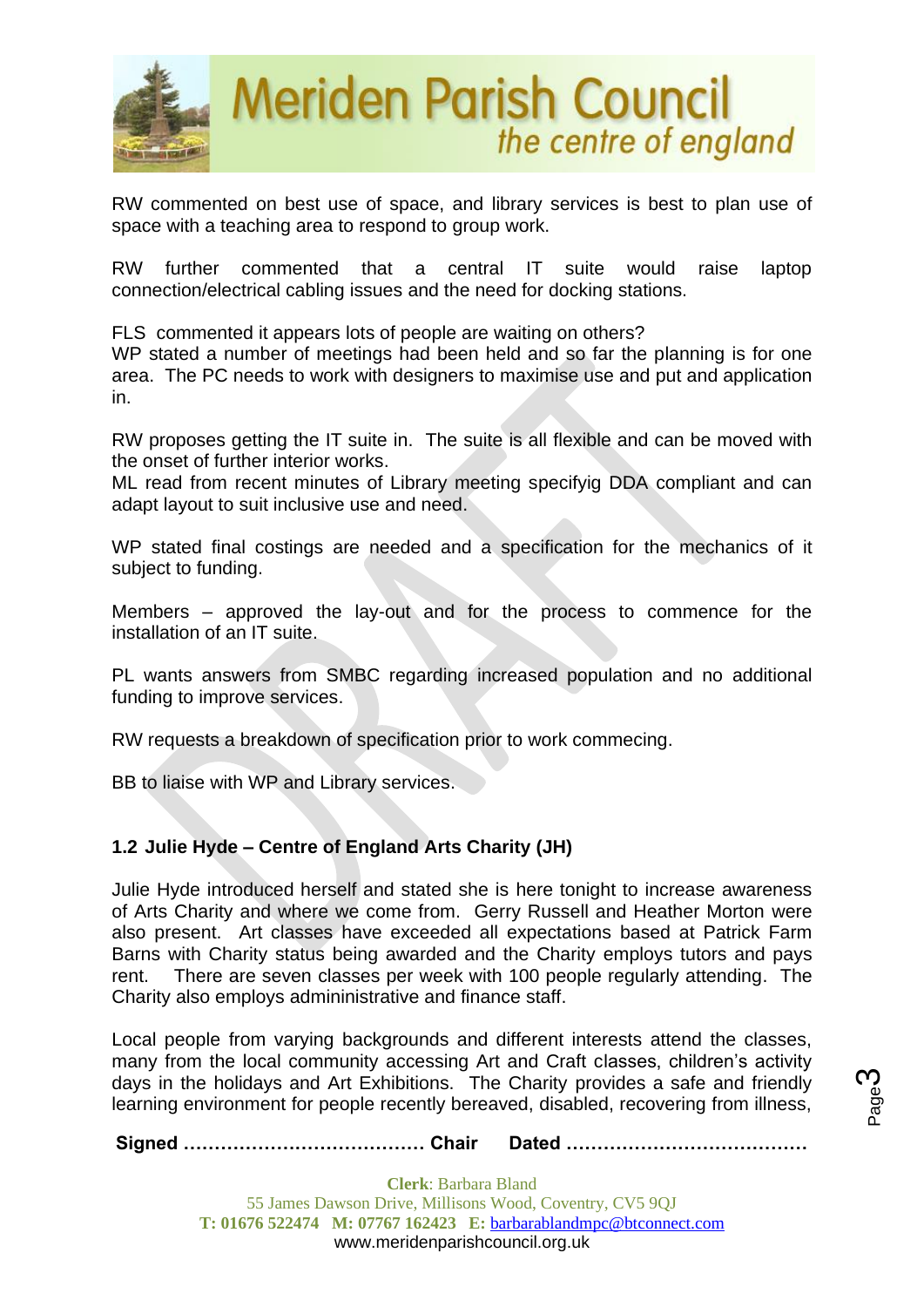

single people affected by loneliness and lack of social interaction who learn a new skill and craft.

JH continued that the local area does not realise what the Charity provides. we can do. Increase awareness. What we have – please use – HS2 – buy a property within Meriden itself – to bring into area. Delighted to hear about it any opportunity.

RW asked who is accessing the groups and classes. JH replied that people with mental health/bereavement/loneliness issues. RW suggested that JH contact the local Commissioning Group with numbers who are accessing and this is assisting to reduce mental health issues with a view to some commissioning funding.

JH stated that the Charity is offering Children's classes in the summer and also providing an after school club for children aged 5-12 years. External tutors are provided via school. RW requested information to be sent.

JH concluded with thanks and she is really proud of the way the Charity has gone. A copy of the presentation is available for anyone wishing to have a copy of read more.

*Public question time:-*

Residents asked about the empty shop that was the old News Express, who the owners are and what is happening?

Members replied that they had no new information other than what has been approved for planning as a retail premises with extended accommodation.

Residents asked about the Porch garage and Strawberry Bank restaurant and what is planning approval for.

Members replied that they would check to see what planning approval is granted for this site but were unaware of full plans approval.

Residents asked about the residential care home in Showell Lane that remains empty. Currently it is being used for Police Dog training.

Members replied that they had no information and would try and find out.

The public participation concluded.

### **2. Welcome & Apologies**

The Chair opened the meeting and welcomed Members. Apologies received from Cllr D Bell and Cllr J Barber both on holiday.

### **3. Declarations of Interest**

3a To declare any personal interests in items on the agenda and their nature. There was nothing to declare.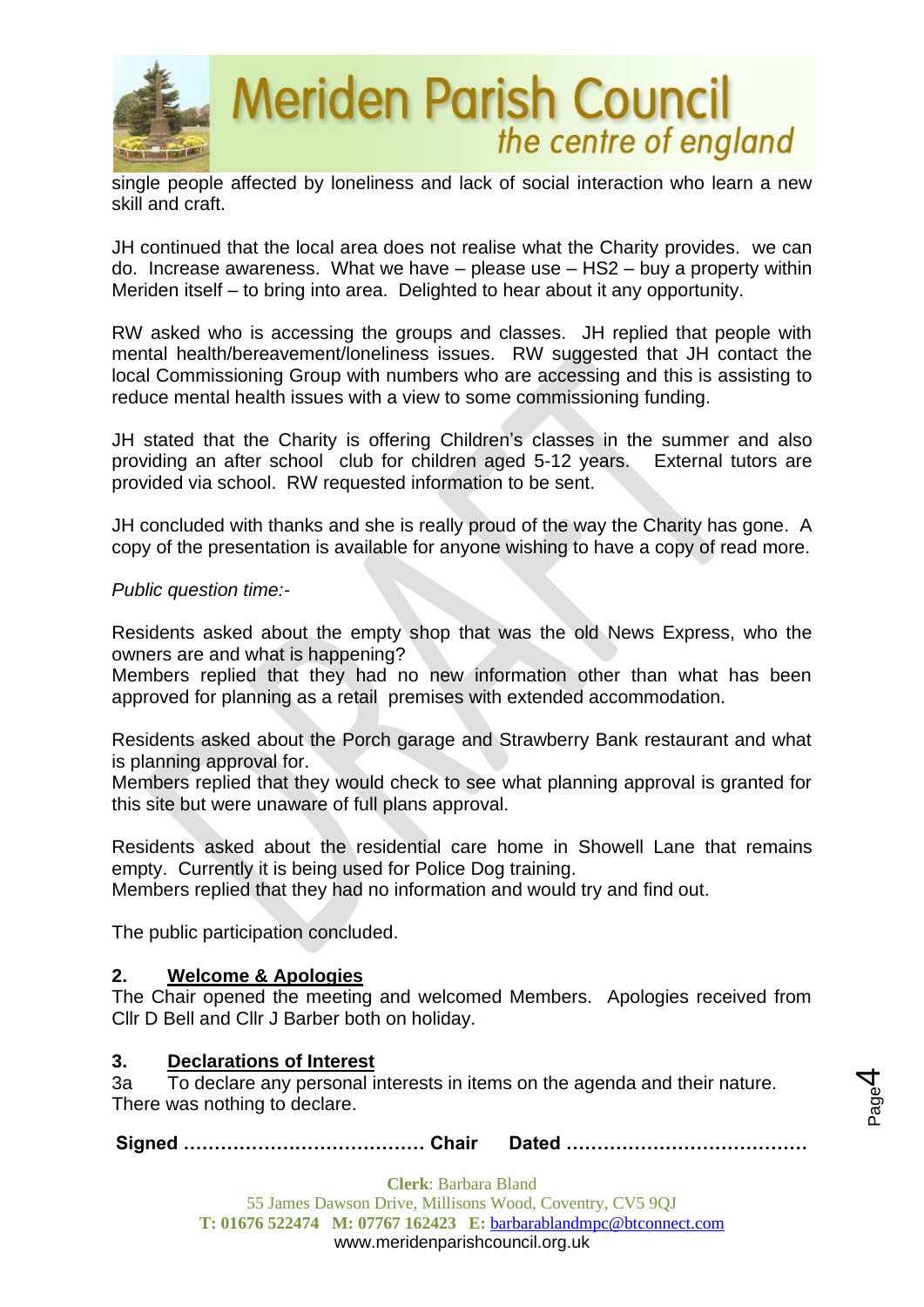

3b To declare any prejudicial interests in items on the agenda and their nature There was nothing to declare.

### **4. Minutes**

The minutes of the meeting held on 23<sup>rd</sup> June 2014 were considered and agreed.

**IT WAS RESOLVED** Members approved the minutes of 23<sup>rd</sup> June as read.

Matters Arising:

- (i) Cllr Lynch-Smith advised she had contacted RSPB regarding feed for Meriden Pool to reduce damage and illness to birds and circulated advice to Member for approval. The Clerk was requested to run off, laminate and attach to fence surrounding Pool. It was also agreed to include in Meriden Mag.
- (ii) Caroline Spelman and Ken Allsopp hosted a surgery for residents to discuss issues including HS2; Airport and new flight paths; Morrison Park Homes planning application for 4 bungalows to be sited on Walled Garden; Quarry Operations; Meriden Gate and Maxstoke Lane.
- (iii) More landscaping is required to Meriden Gate by DWH contractors.

### **5. Standing Orders and Financial Regulations Review**

This item was deferred and remains a work in progess with Cllr Weaver and Clerk.

### **6. Finance**

6.1 Approve July Payments

Members considered and approved July payments.

**IT WAS RESOLVED** Members agreed July payments.

### 6.2 To consider financial request from St Laurence Church Meriden

The Clerk had circulated St Laurence request to Members for consideration and comment. Cllr Weaver advised the Parish Council awarded a donation of £800 in 2011. Members discussed the request for £2,000 (50%) towards the cost of maintenance and subsequent donations to be adopted each year thereafter. Cllr Weaver advised she had compared arrangements within local Parishes and funding is set aside for this purpose. Members agreed that a more detailed conversation was required with the St Laurence Church Committee prior to any approval for future funding to be considered and approved. Included in this conversation is the requirement to search for a burial site as the current graveyard is running out of space. The Clerk stated she had obtained maps and land holdings within the Parish and is doing a piece of work with Land Registry and SMBC planning officers.

|--|--|

Page 5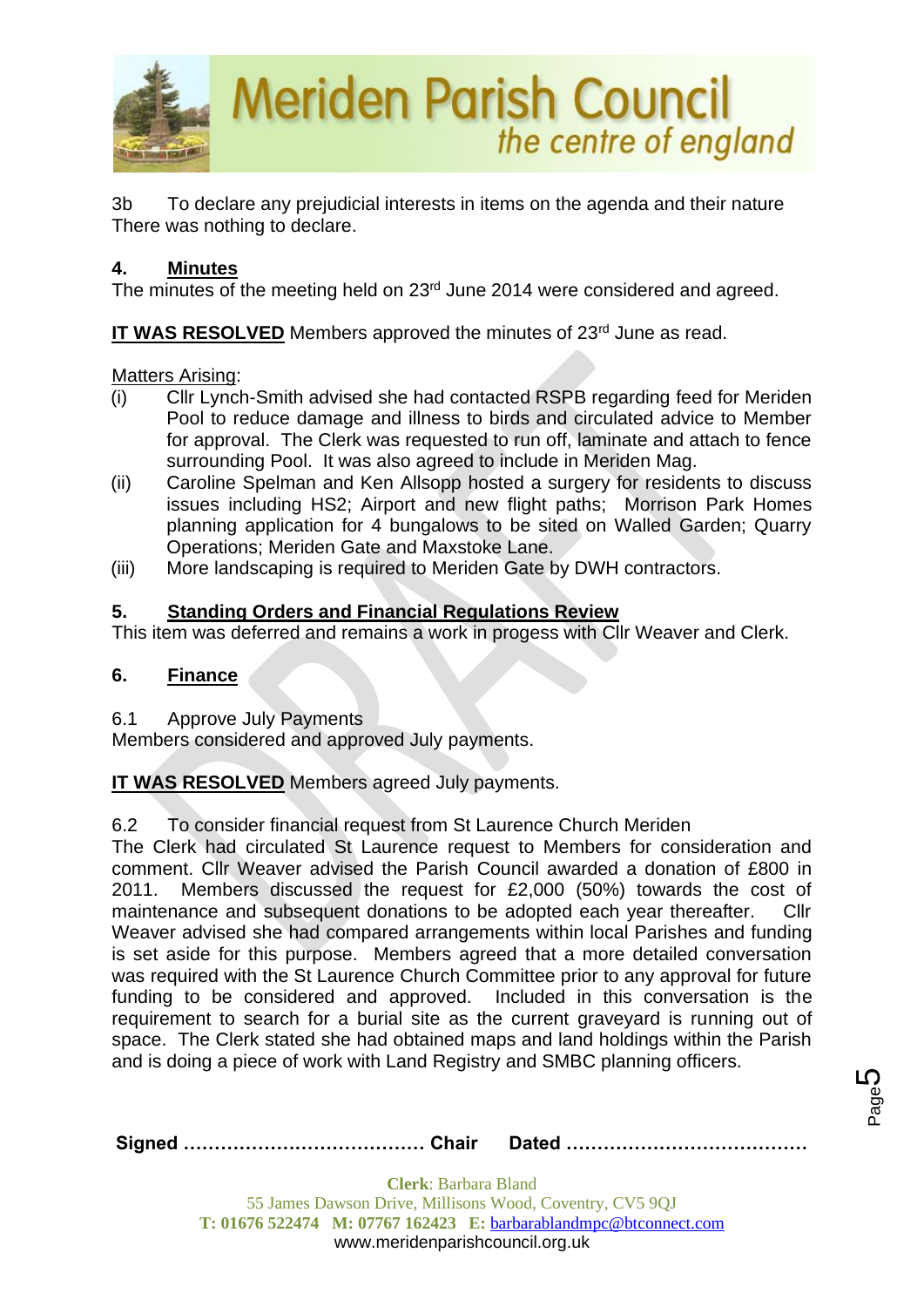

A further request for £100 payments towards the War Memorial fund was included in St Laurence letter. Members agreed a one off donation of £100 be made. Members requested this ongoing request be discussed when a meeting with St Laurence Church Committee is arranged. Cllr Weaver wished to explore the pooling of resources with Parish Council for their contractors to provide this service at a reduced rate.

**IT WAS RESOLVED** It was agreed that Cllrs Weave, Lynch-Smith and Clerk will meet Church representatives and the Clerk was tasked with arranging a meeting.

6.3 Apportionment of Parish Council Office costs to Meriden Sports Park Limited Cllr Lynch-Smith requested there be clarity and transparency of Meriden Sports costs v. income including the use of Sports Park facilities. The Clerk is based in the Pavilion together with a Parish Council office and the question arises "are we renting the office at a peppercorn rental as the Parish Council is a non sports park group.

Cllr Weaver advised that there is a historical standing to fund a Parish Council office which had previously been housed in the Library. The setting up of a Parish Council office in the Pavilion was agreed as part of the Clerk's appointment in July 2012 with responsibility for the cost laying with the Parish Council. Cllr Weaver suggested this be picked up in the standing order and financial regulations review and further stated she would put together a Service Level Agreement between Meriden Sports Park Limited and Meriden Parish Council for office rental at a peppercorn rental. This will also include an apportionment of full office costs to be recharged to Meriden Parish Council.

Cllr Lynch-Smith wishes it to be absolutely clear regarding separation of Meriden Sports Park and Parish Council and hire cost of serviced premises. Cllr P Lee stated that the Sports Park ultimately is a Parish Council asset. Cllr Weaver stated this to be a valid point and agreed a Service Level Agreement would be set up between both parties.

**IT WAS RESOLVED** Cllr Weaver will put together a Service Level Agreement between Meriden Sports Park and Meriden Parish Council.

### **7. Progress Reports**

7.1 Village Hall Management Committee – Cllr F Lynch-Smith Nothing to report; although Cllr Lynch-Smith reported that she had heard today life and local film people are looking at a subsidiary with more WW1 centred films.

7.2 Community Governor for Meriden C of E School – Cllr R Weaver It is the end of term with Leavers Prom, Sports Day and Summer Fayre; Ofsted not expected now until September.

**Signed ………………………………… Chair Dated …………………………………**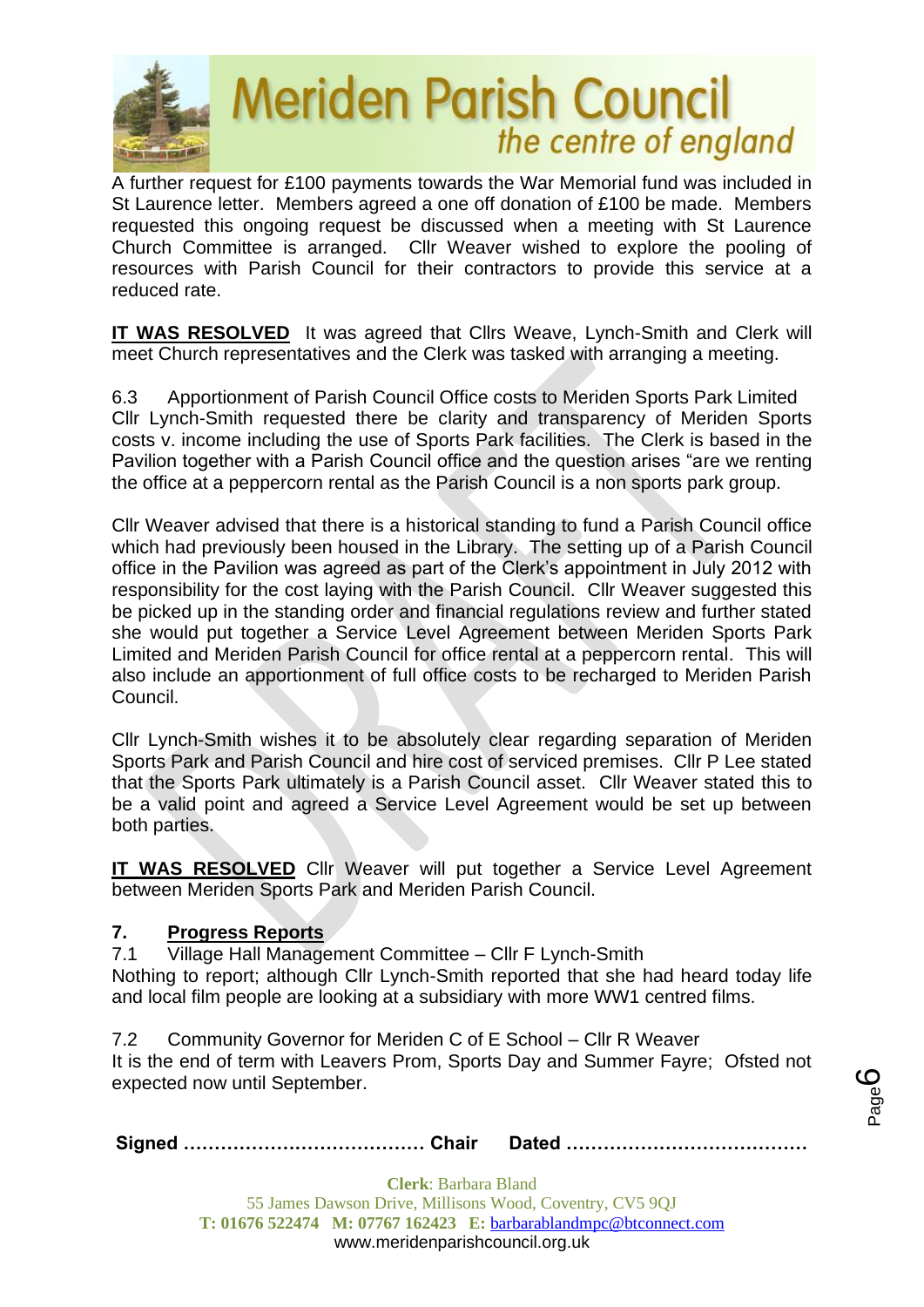

### 7.3 War Memorials – Cllr P Lee

Cyclists Memorial – Cllr Lee has asked Ralph Ledbrook to provide his professional opinion and approve work. The Conservators have approved work carried out. Therefore the recommendation is to approve and pay.

**IT WAS RESOLVED** It was agreed the work under query be approved and payment agreed. Members approved payment and instructed the Clerk to release cheque.

### 7.4 Meriden Pool

Cllr Lynch-Smith has contacted the RSPB and was directed to the Duck Rescue Society. The Society has successfully worked in ponds and changed people's habits when feeding wildfowl and has put up signs. Cllr Lynch-Smith thinks it is best if the information is to come from the ducks and appeals to children. Members approved the written material and requested the Clerk to photocopy an adapted version of the Society's feeding information warning the feeding of white bread is dangerous. Cllr Lynch-Smith is to source duck feed locally and during the summer holidays have a visual presence around the Pool handing out appropriate bags of corn. Gerry Russell will inform Scouts, Guides and Church. Information will be left in the Library together with entry forms for children's colouring competition.

7.5 Allotments – Cllr M Lee & Clerk

Nothing to report.

### 7.6 Footpaths/Forum – Cllr Lynch-Smith

Alan Lole had a meeting re. footpath running behind Jephson's land and The Firs and the impact of re-opening this as a "rabbit run" between Meriden Gate and the Birmingham Road.

With the problems currently being experienced, it is considered inappropriate to take this forward. Cllr Lynch-Smith stated she is still tramping around footpaths gathering information.

### 7.7 Quarry Liaison Group – Cllr R Weaver & Clerk

Operators continue to work with the Parish Council. Planning applications have been submitted and the Parish Council have requested conditions to be attached to any planning approval for Area G restorative and recycling operations. Copies of letters were circulated to Members for reference. We await outcome and response from Packington Estate, NRS Wastecare and their Consultant Alder Mill. The Clerk is working towards a financial settlement with Alder Mill but this will not be done via S106 or Unilateral Undertaking. Members acknowledged the Clerk's work thus far.

7.8 Solihull Area Committee – Chair & Cllr R Weaver

Cllr Weaver reported the AGM held on  $17<sup>th</sup>$  July with 11 Town/Parish Councils represented and proceeded to give an update. Cllr Weaver was elected Vice Chair

Page  $\blacktriangleright$ 

**Signed ………………………………… Chair Dated …………………………………**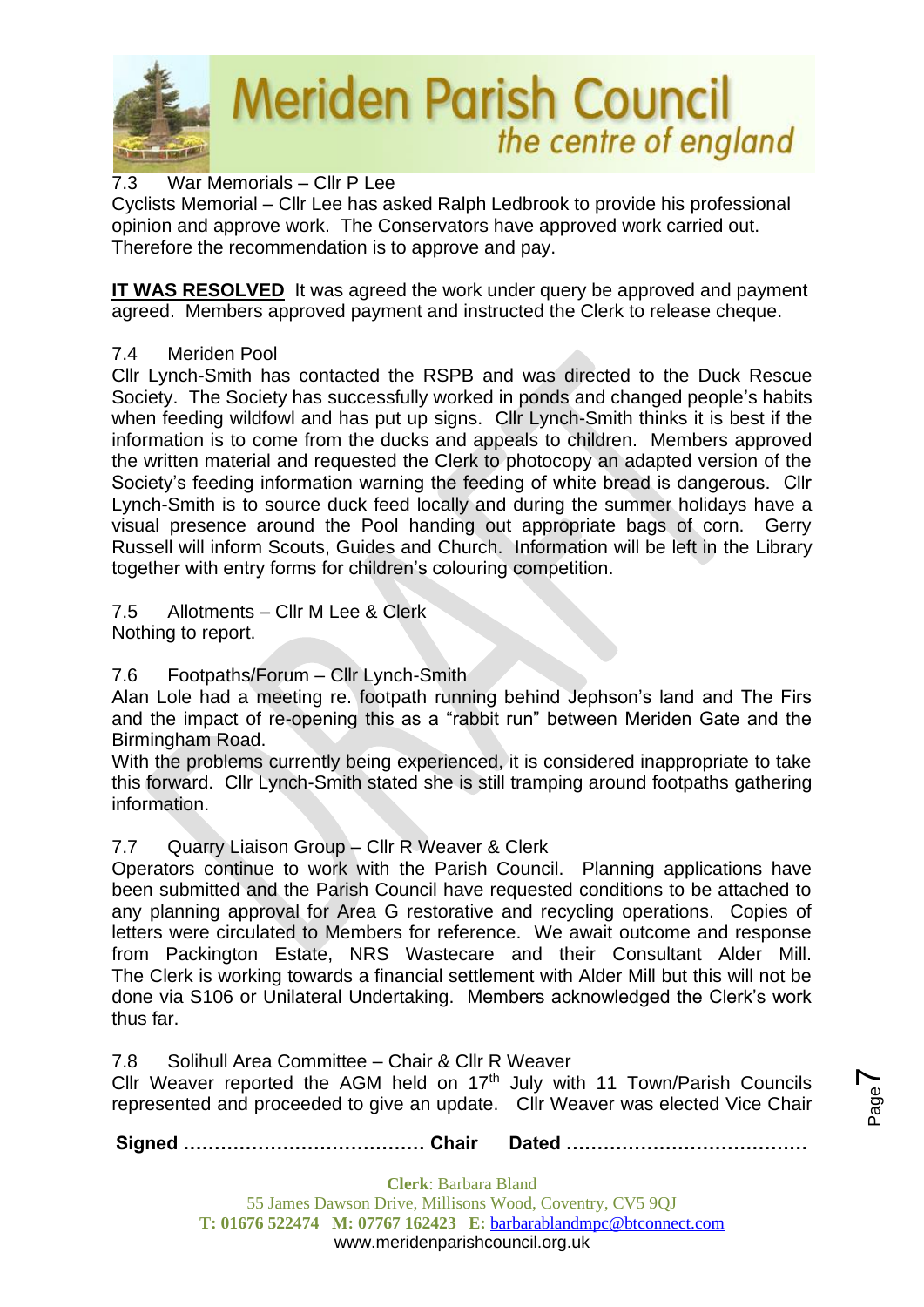

and is also the elected County representative. Work continues to promote Charter; Gary Palmer is to be invited to next SAC meeting as all Town/Parish Council Members are struggling with planning applications; Kath Hemmings was the guest speaker and Members were circulated with copies of her presentation entitled "Neighbourhood Services, Cleaner, Greener, Safer, Healthier". The content sets out the reorganisation of the service and is broken down into (1)Neighbourhood Activity Programme (2)Neighbourhood Management (3)Arts Complex (4)Neighbourhood Rangers (5)Town Centre Management Solihull & Shirley (5)Solihull Active (6)Community Safety.

### 7.9 Tree Wardens & TPO List – Cllr R Kipling & Cllr Lynch-Smith

Cllr Lynch-Smith reported that she will be engaging (as previously approved by full Council) the services of Charles Harrison of Meriden Trees & Landscaping to carry out TPO identification. So far it has proved difficult to get a TPO list of OS map showing TPO sites, but she is meeting Lawrence Osborne at 2pm tomorrow to get TPO list. Cllr Lynch-Smith further reported she would be looking into putting a TPO on Coronation island.

### 7.10 Community Surgeries – Clerk

The following Community Surgery on Monday  $7<sup>th</sup>$  July was hosted by the Clerk in the absence of Bruce Brant due to his honeymoon, with the following resident concerns:-

- Car parking Manor Hotel 52 seater coaches parked on Main Road blocking carriageway for overnight and weekend parking.
- Overflow of Manor Hotel car parks to Main Road thus causing pavement obstruction and knock on effect to private drives opposite Manor, and Darlaston Court residents? Did anything happen with Ed Bradford's review of this section of Main Road?
- Bins full to overflowing. The schedule of Amey empting is not coping with the increased volumes of litter in waste bins sited on The Green, Meriden Pool and bus stops.
- Walkways between Fillongley Road and Alspath Road, and at the side of the Butchers leading from the Service Road to Arden Close – neither walkway is being maintained.
- Grass verges at entrance to Highfield all carved up due to 4x4 mummies using it to park and collect children from Meriden School. Highfield residents have recorded 19 parked vehicles in and around their entrance.
- Leys Lane new footpath being used as car park for delivery drivers to have taco breaks thus blocking access and cross over to private driveways and obstructing footpath. I am assured those responsible are not Taylor Wimpey contractors. These vehicles are also impacting on visibility of drivers using Leys Lane.
- Verge maintenance throughout village.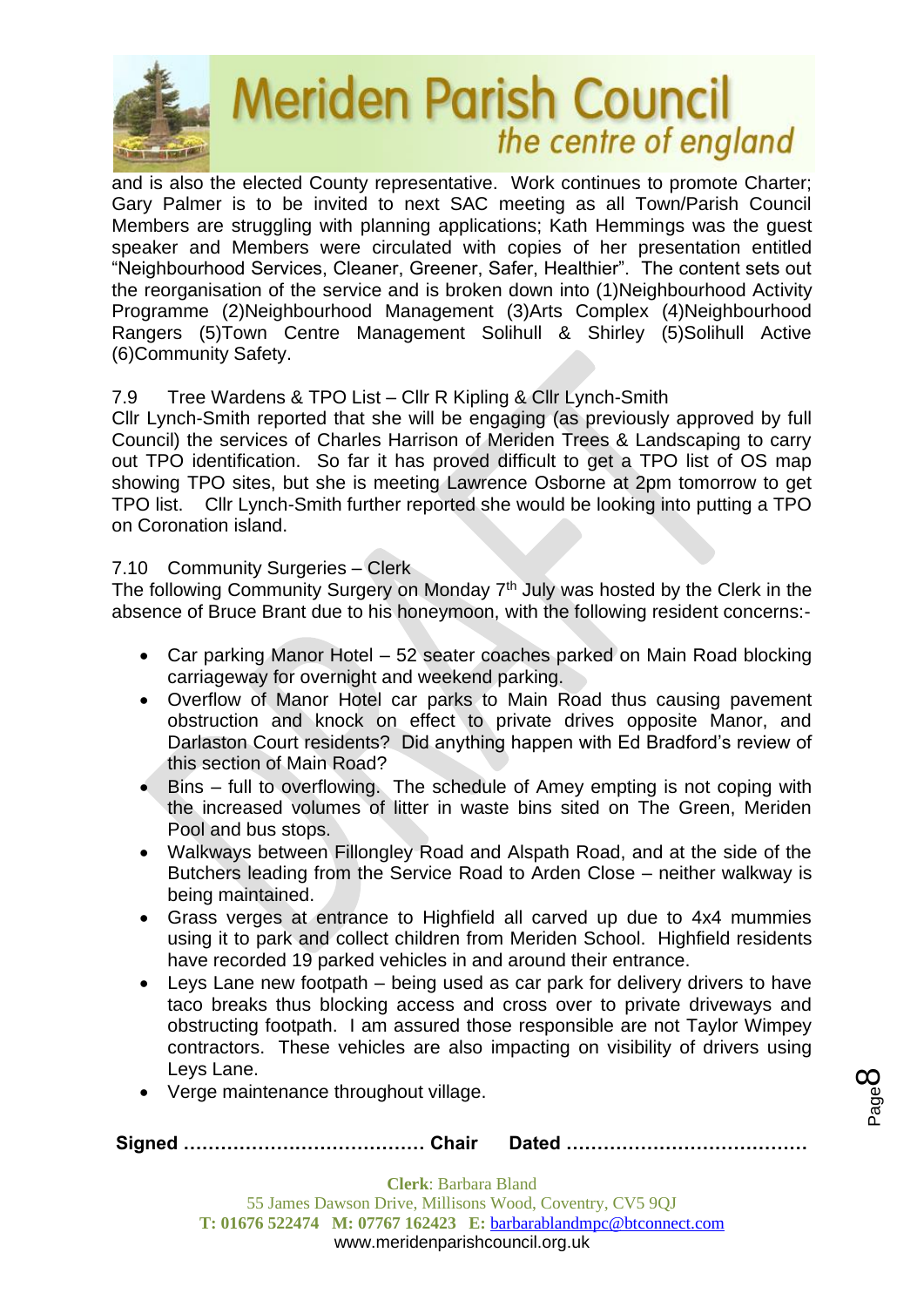

- Overgrown trees/branches/hedges blocking signage on all routes into Meriden. Also branches have broken off after being hit by buses/lorries, and overhang pavements/footpaths.
- Cyclist was knocked off bike on Birmingham Road due to cyclists route obscured/non existent and lorry travelling too fast. (Lorry did not even stop as no idea what he had done!)
- Some patching in the middle of Fillongley Road was carried out earlier in the year outside no.56 Fillongley Road. The patching can be clearly seen with water leaking through the middle. This has been ongoing for months and reported into Highways too many times for action!
- Showell Lane and roundabout at top of Meriden Hill potholes and in need of repair.
- 900 bus route using Showell Lane is dangerous even though a TRO for speed restriction is out for consultation – opinion is road width no wide enough!
- The dog bins are full who should empty them?
- Jephson Housing and reinstatement of footpath concerns from Maxstoke Land and The Firs residents with potential creation of "rat run" between Meriden Gate and Birmingham Road.

Cllr Weaver stated these issues were time consuming and required the response of Council officers in an effective and timely manner. These issues are for the Borough council and it was suggested a combined surgery be arranged.

Cllr Allsopp confirmed that communicating with Borough Officers was not always effective in getting issues resolved; stating there were competency issues and information should be shared with the 3 Ward Councillors to resolved outstanding issues. Cllr Allsopp and Cllr Lynch-Smith with jointly host the next Community Surgery with the Clerk and Bruce Brant on 11<sup>th</sup> August 2014.

### 7.11 Community Speed Watch - Cllr R Weaver

Cllrs Lynch-Smith and Barber have now received training. Cllr Barber advised that he has taken over the co-ordination of Speed Watch and is liaising with WPC 1590 Grant (Freddie) from Knowle, Dorridge and Blythe Neighbourhood Team, Shirley Police Station. Cllr Weaver volunteered to do a contact details link with Freddie and Cllr Barber volunteered to put spreadsheet together and organise the Speed Watch Team.

7.12 HS2 – Cllr Weaver

Cllr Weaver reported that all petitions are being heard and the Working Party has not met.

7.13Meriden Sports Park (quarterly summary only) – Cllr Weaver This item is held over until next meeting.

**Signed ………………………………… Chair Dated …………………………………**

Page රා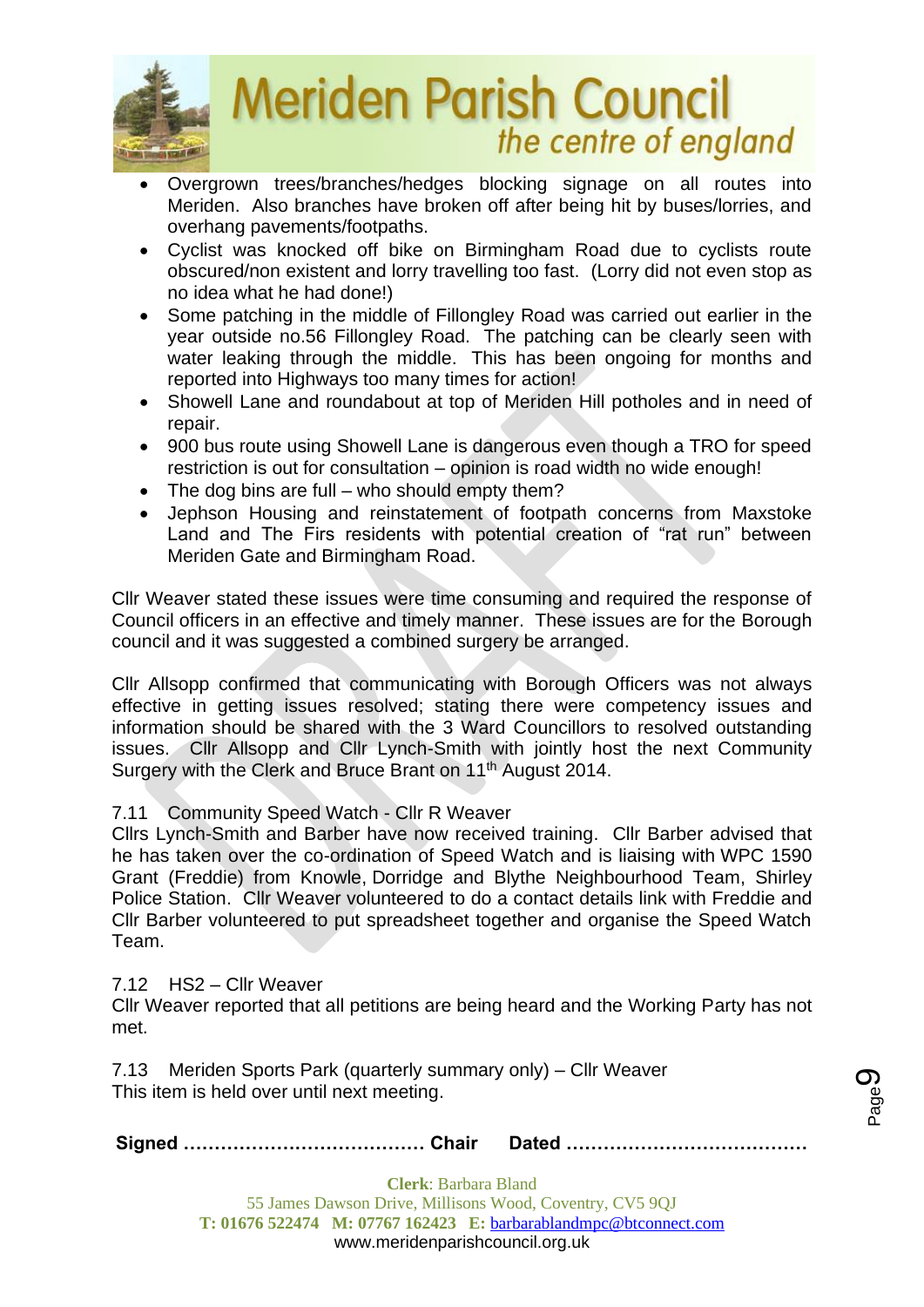

**8. Clerk's Report on Urgent Decisions since last meeting** (Clerks Actions) The Clerk circulated actions via email to Members. No questions were raised and the Clerk was thanked for her contribution.

### **9. District and Ward Councillor Reports**

There were no District or Ward Councillor reports.

The Chair stated there was an issue with unlawful development of the field adjacent to the old caravan storage site on Birmingham road. A planning application is not yet submitted with much communication between planning officers and the Clerk. It will be three months before SMBC can take any action however to date they have visited the site twice. This site is greenbelt and of archaeological interest. Cllr Allsop has been included in all correspondence to date; there is a question over ownership of the site. Cllr Lynch-Smith asks what is going to happen if planning permission is refused as nothing has been done to stop him stripping the land and laying a roadway and hardstanding; who is responsible for returning the land to pasture as this is another Eaves Green. Members raised their concern that no stop notice was issued and no enforcement action taken against the occupier. Members agreed that this should be taken to the Cabinet member responsible for a tougher approach to be adopted. Members requested the Clerk email new CEO with what went on.

On 4<sup>th</sup> August the Poppy Memorial Site will be dedicated with Peter Wright officiating.

Cllr Lynch-Smith represented Meriden and attended a Civic Mass for WW1 Centenary Commemoration.

**IT WAS RESOLVED** The Clerk is requested to write to new CEO regarding what has gone on and Solihull MBC actions to date.

### **11. Meriden Village Matters**

11.1(i) Library Update – Cllr M Lee

Please refer to item 1 and Member approval for Library refurbishment and external works to be undertaken by SMBC Property Services.

11.2(ii)Historic Panel of buildings of interest to display on wall by Library – Cllr M Lee.

This item is deferred. It was reported that Doreen Agutter does not have an up to list of "listed buildings" within Meriden Parish.

11.3(i)Village Commemoration WW1 – Cllr M Lee. Cllr Lee updated Members with the following:-

**Signed ………………………………… Chair Dated …………………………………**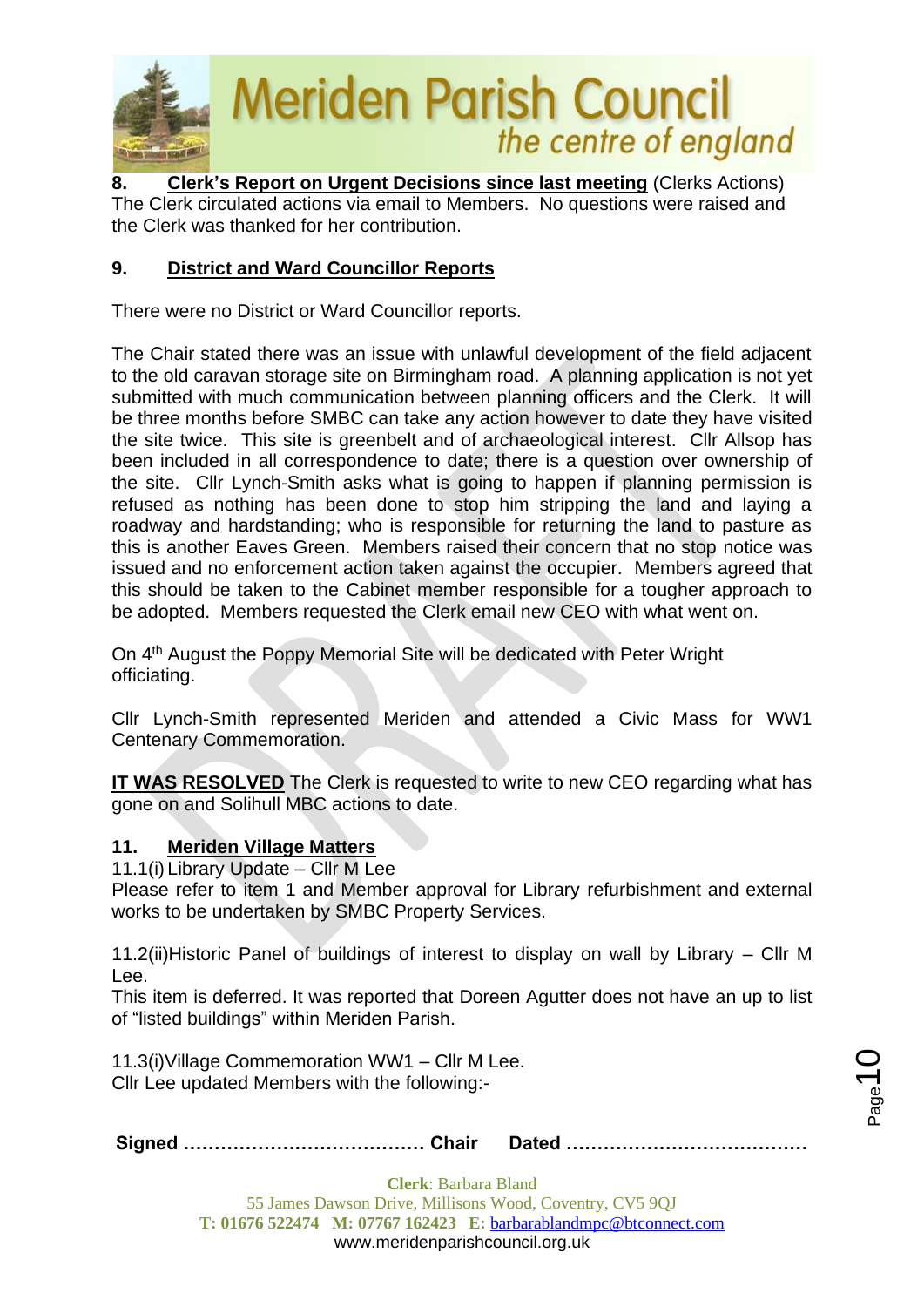

28<sup>th</sup> July - National Heritage Lottery Group to discuss our bid which was officially in the competitive bid stage; there are more applications than bids. 3<sup>rd</sup> August - WW1 Service in St Laurence Church.

11.3(ii)4th August - Dedication of Poppy to Commemorate WW1 Centenary A dedication service will be held at 4pm on 4<sup>th</sup> August with Peter Wright officiating.

### 11.4 Solihull Neighbourhoods in Bloom 2014

The Clerk reported judging had taken place but there was no news although feedback from Neighbourhood Team was positive. It was disappointing shops did not do more to keep baskets watered in hot weather, but all baskets were replaced at no additional cost.

### 11.5 Meriden Gate

There are still issues with the delay in landscaping works and the public recreation area in particular no barrier/fencing around the balancing pond that lacks any health and safety of duty of care to residents. Cllr Allsopp is aware of situation and attended site and met with residents.

Cllr Nunn advised that there are persons unknown looking around the area particularly the field around balancing pond and Members are requested to be vigilant regarding unlawful access to land.

There remains outstanding items to conclude re. (i) overage (ii) freehold transfer and (iii) return of Sports Park keys.

**IT WAS RESOLVED** The Clerk will follow up with Mike Swallow, David Waterson, Dick Woodward and David Wilson Homes.

### 11.6 Taylor Wimpey & Associated Works

The Clerk reported a very rapport with TWH and currently there are no problems. Residents continue to have issues with parking on new footpath and obstruction to vehicles movements on and off drives, but this is not related to Taylor Wimpey.

### 11.7 Highways (Update of Ashley Prior Meeting & Manor Hotel Parking)

Cllr Weaver and the Clerk provided an update having met with a team from Highways and Centro regarding the moving of bus shelter opposite the Bull's Head to the lay-by site by Poppy which is part of highway improvements from Taylor Wimpey S106, including laying new tactile paving and filling in the lay-by illuminating overnight parking.

An email has been received from a resident to District Councillors and Cllrs Dicicco and Allsopp have set aside the 12<sup>th</sup> and 14<sup>th</sup> August for a site visit and a meeting with the resident.

Page<sup>7</sup>

|--|--|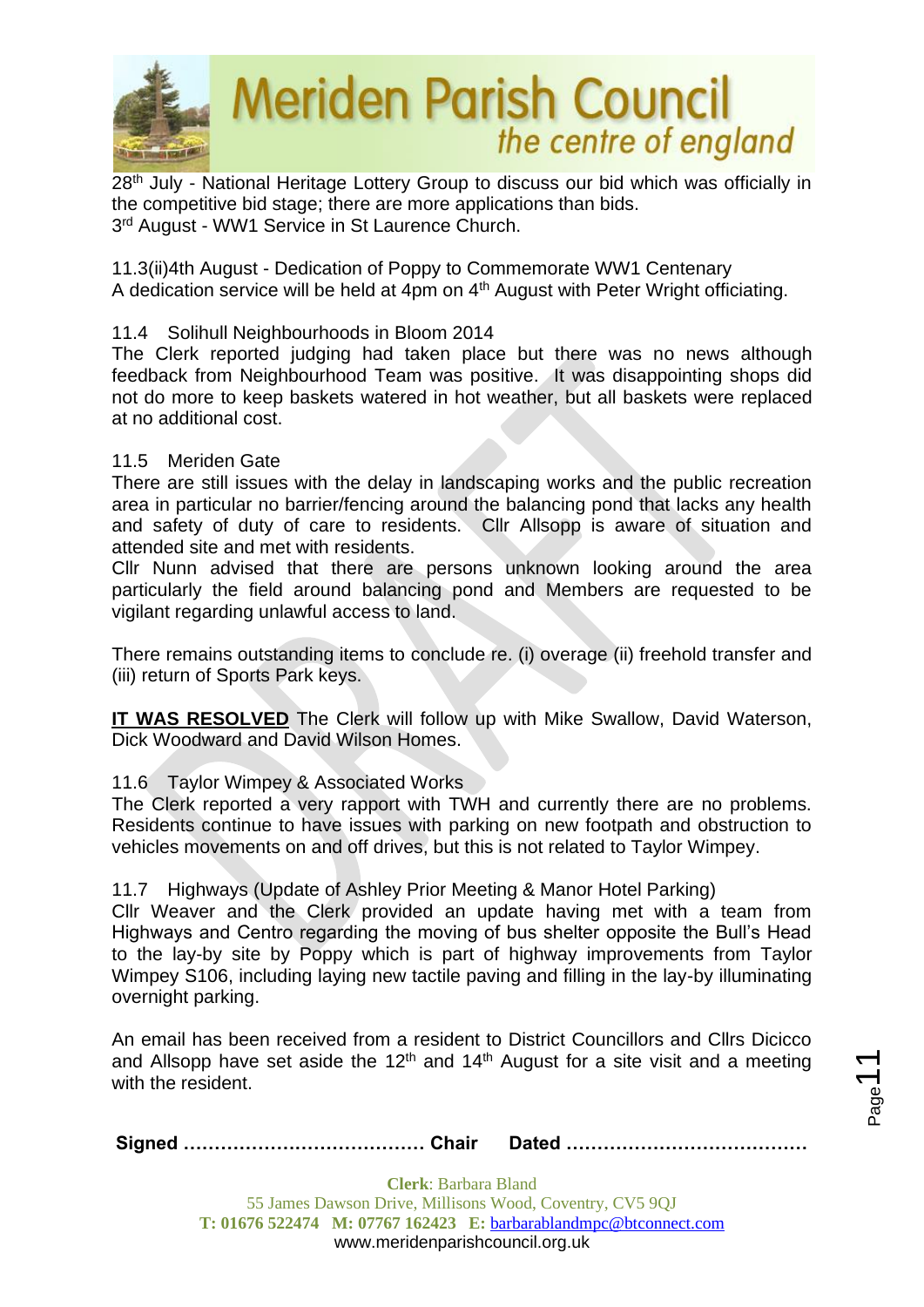

**IT WAS RESOLVED** The Clerk will request update on programme of works. Cllr Allsopp is following up dates to meet with resident and attend site visit with Neighbourhood Team.

### 11.8 Land Registry & Ownership

The Clerk updated on her work with Land Registry but explained due to workload this has been deferred; however it enabled the Clerk to liaise with SMBC Planning Officers regarding ownership and unlawful occupancy of field for caravan storage site.

### **12. Parish Council Newsletter** Editorial Committee

The Chair reported there would be two pages for inclusion in the Meriden Mag which will include Solihull Neighbourhoods in Bloom 2014, dedication of Poppy on 4<sup>th</sup> August, a message from Meriden's Ducks regarding feeding.

### **13.** Planning Matters

13.1 To receive update and status on Planning Applications

| ו טו<br>TO receive appare and status on Fighting Applications |                                                       |                                                                                                                                                                                                                                                                                     |  |
|---------------------------------------------------------------|-------------------------------------------------------|-------------------------------------------------------------------------------------------------------------------------------------------------------------------------------------------------------------------------------------------------------------------------------------|--|
| 2014/1116 New                                                 | Pertemps<br><b>Meriden Hall</b><br>Main Road, Meriden | 2 storey office extesion to<br>the rea with single storey<br>plant room to the rear and<br>single storey glazed link.                                                                                                                                                               |  |
| 2014/1117 New                                                 | Pertemps<br><b>Meriden Hall</b><br>Main Road, Meriden | Listed building consent for 2<br>storey office extension to<br>the rear with sigle storey<br>plant room to the rear ad<br>single storey glazed link to<br>hall.                                                                                                                     |  |
| 2014/1088 New                                                 | 6c Meriden Park Homes<br>Main Road, Meriden           | To cut 5 holly trees to the<br>rear of 6C Meriden Hall Park<br>Homes to a height of approx<br>2/3 metres                                                                                                                                                                            |  |
| Full<br>2014/1038<br>Plans<br>Approval                        | <b>Fillongley Road, Meriden</b>                       | Single storey extension to<br>front of school to form<br>reception area and enlarged<br>staff room. Internal<br>alterations, new roof over<br>existing void area and single<br>storey extension of existing<br>corridor/new porch to front<br>of school adjacent to<br>classroom A. |  |
| 2014/1072 Waiting                                             | The Wain House<br><b>Main Road Meriden</b>            | Listed building consent for a<br>glass room.                                                                                                                                                                                                                                        |  |
| 2014/865 Waiting                                              | The Wain House                                        | Erect a glass room.                                                                                                                                                                                                                                                                 |  |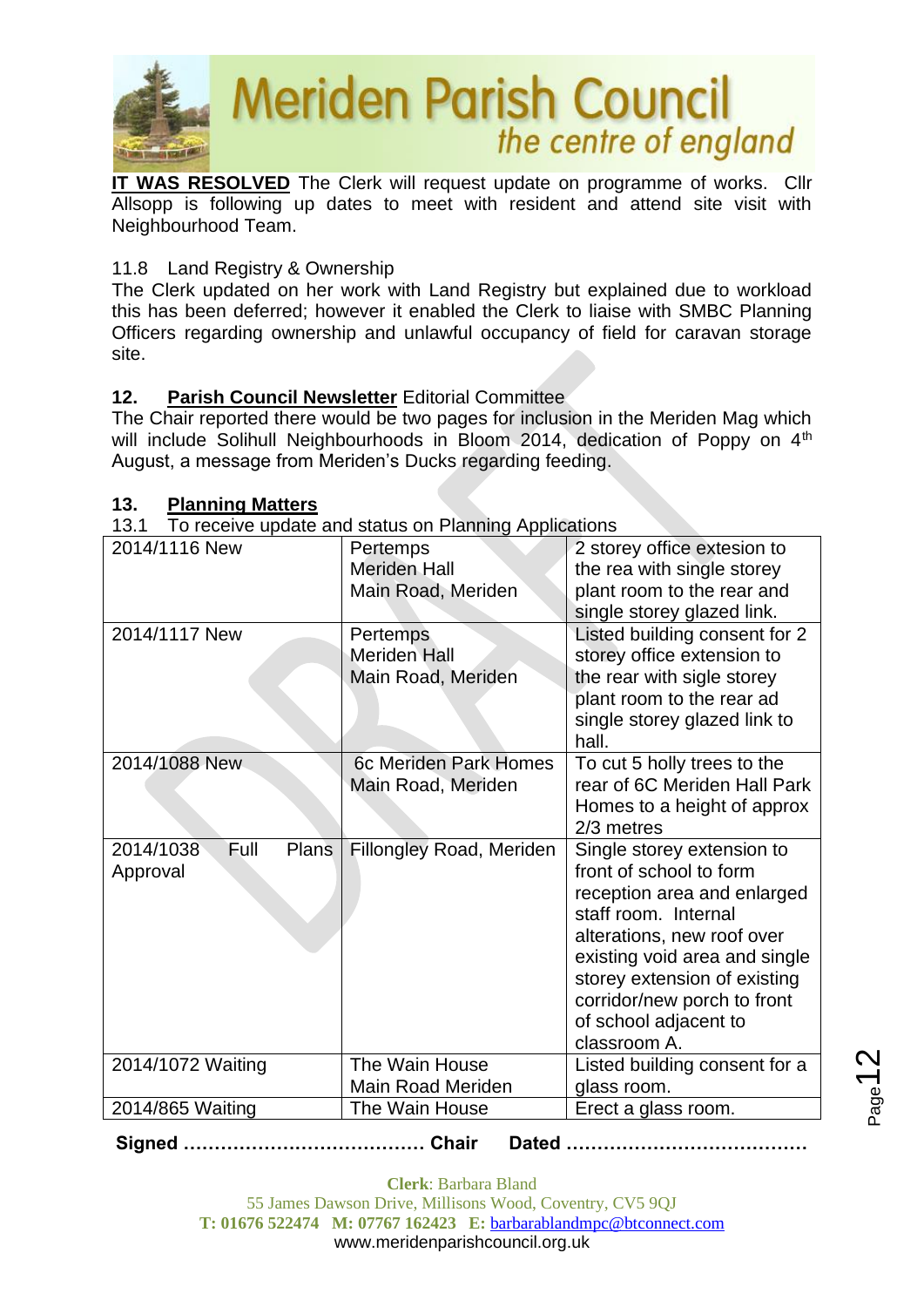

|                                                                                                                          |      |              | <b>Main Road Meriden</b>                                                        |                                                                                                                                                                                  |
|--------------------------------------------------------------------------------------------------------------------------|------|--------------|---------------------------------------------------------------------------------|----------------------------------------------------------------------------------------------------------------------------------------------------------------------------------|
| 2014/826<br>Withdrawn                                                                                                    |      | Application  | <b>Hillwood Cottage</b><br>Kinwalsey Lane Meriden                               | Listed building consent to<br>demolish cartilage-listed<br>large timber framed<br>workshop approximately<br>5.5mx5.5m.                                                           |
| 2014/825<br>Approval                                                                                                     | Full | Plans        | <b>Hillwood Cottage</b><br>Kinwalsey Lane Meriden                               | Adjacent to listed building<br>demolish large timber<br>framed workshop<br>approximately 5.5mx5.5m<br>and erect the two bay<br>garage on that site.                              |
| 2014/942<br>Approval                                                                                                     | Full | Plans        | Appletrees<br><b>Fillongley Road Meriden</b>                                    | Two storey front extension<br>single storey side and rear<br>extensions.                                                                                                         |
| 2014/925<br>Approval                                                                                                     | Full | <b>Plans</b> | <b>ARQIVA Meriden</b><br><b>Transmitting Station</b><br>Kilwalsey Lane, Meriden | Install a replacement<br>collinear antenna and three<br>transmission dishes on the<br>existing 51m high<br>communications mast.                                                  |
| 2014/878<br>Approval                                                                                                     | Full | <b>Plans</b> | Meriden Fish & Chips                                                            | <b>Relocation of Chip Shop</b><br><b>Extractor Vent.</b>                                                                                                                         |
| 2014/879 New<br>6 <sup>th</sup><br>Committee<br><b>Planning</b><br>August 2014. Cllr Weaver<br>speaking on behalf of PC. |      |              | <b>Meriden Park Homes</b>                                                       | Change of use of land site<br>to use to site 4 mobile<br>homes.                                                                                                                  |
| 2014/649 Waiting                                                                                                         |      |              | Berryfields Farm,<br><b>Berkswell</b>                                           | Erection of one<br>primary/permanent<br>agricultural workers dwelling<br>with a detached double<br>garage.                                                                       |
| 2014/578 Waiting                                                                                                         |      |              | High Ash Farm, Lodge<br><b>Green Lane</b>                                       | Erect a livestock building.                                                                                                                                                      |
| 2014/574 Waiting                                                                                                         |      |              | High Ash Farm, Lodge<br><b>Green Lane</b>                                       | Erect an agricultural workers<br>dwelling house.                                                                                                                                 |
| 2014/476<br>Approval                                                                                                     | Full | <b>Plans</b> | Meriden Quarry Area G<br>Birmingham Road<br>Meriden                             | Vary condition No 7 of<br>review of mineral permission<br>ref. 97/535 to allow infilling<br>of quarry void with inert<br>materials (construction and<br>demolition waste) rather |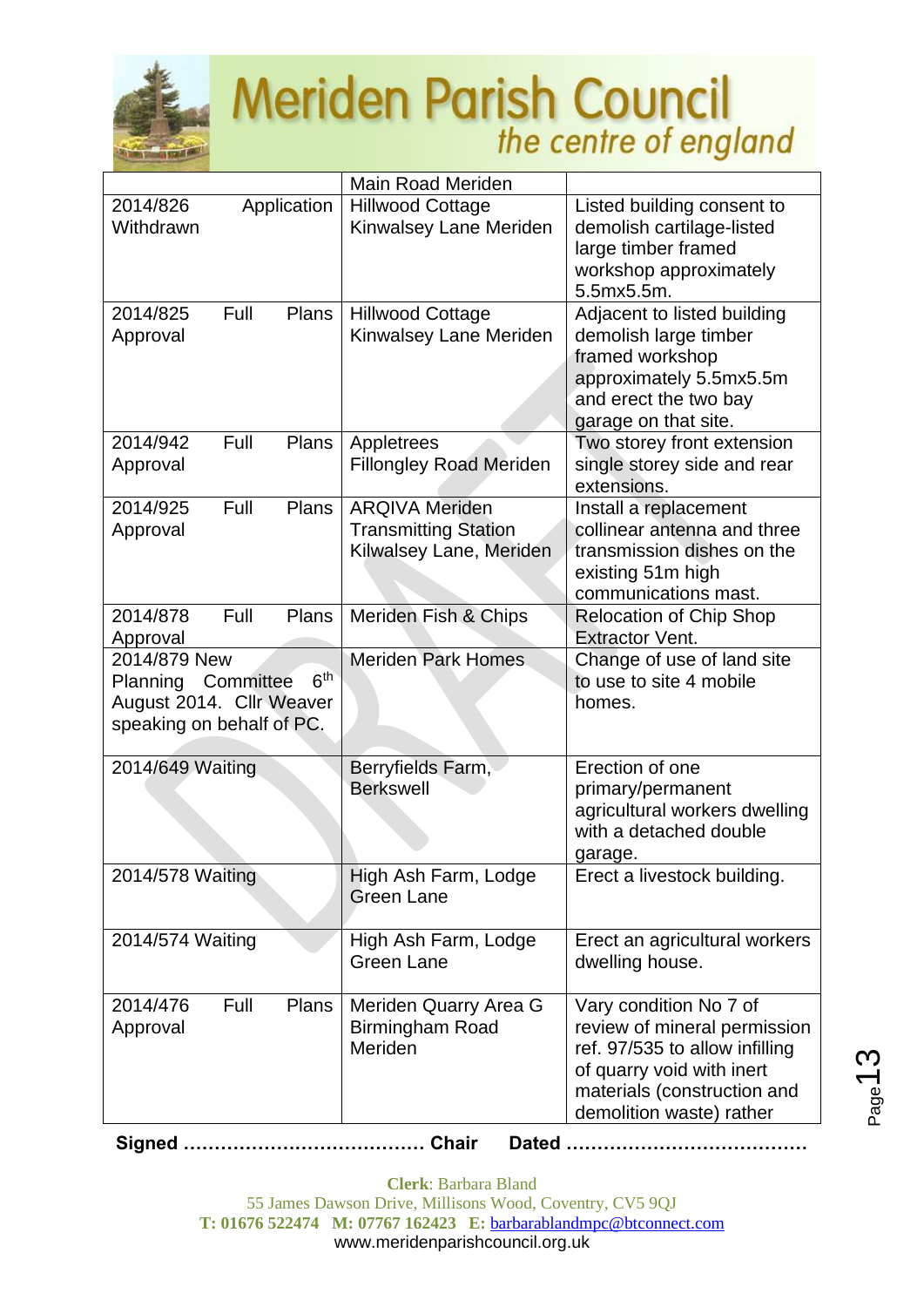

|                                                |                                                            | than colliery spoil.                                                                                                                                                                                               |
|------------------------------------------------|------------------------------------------------------------|--------------------------------------------------------------------------------------------------------------------------------------------------------------------------------------------------------------------|
| 2014/474<br>Full<br><b>Plans</b><br>Approval   | Meriden Quarry Area G<br><b>Birmingham Road</b><br>Meriden | Change of use of part of the<br>Area G quarry landfill site to<br>a recycling centre/facility for<br>the storage, crushing,<br>screening and re-use of<br>selected construction and<br>demolition waste materials. |
| 2014/431 Waiting                               | <b>Fordson Farm Harvest</b><br>Hill                        | Erect agricultural storage<br>barn with associated access<br>and driveway, new gates<br>and flanking fencing<br>(refused last year but<br>smaller scale application).                                              |
| 2013/994 Awaiting Appeal<br>Secretary of State | Pertemps Group Limited,<br><b>Meriden Hall</b>             | New office building with<br>basement parking on site of                                                                                                                                                            |
|                                                |                                                            | existing car park.                                                                                                                                                                                                 |

Cllr Weaver reported that she had attended a Conservation Committee meeting and the recommendation was to oppose Pertemps application. Members agreed to oppose this application quoting Conservation recommendations being out of character; materials not in keeping with traditional listed building; visually inappropriate to residents at Park Homes and Berkswell Road.

13.2 To receive update on Jephson Housing Association – Cllr R Weaver There was nothing to report.

### 13.3 Neighbourhood Plan

The Clerk had contacted Michael Wellock from Kirkwells to arrange a meeting which had so far proved difficult due to holiday and diary commitments. It was likely that a meeting would be arranged for early September.

**IT WAS RESOLVED** The Clerk would liaise with Kirkwells and arrange a meeting to start the Neighbourhood Planning process.

13.4 Land behind Caravan Storage & Meriden Garage, Birmingham Road

Mr Williams had been invited to address full Council meeting this evening but has sent his apologies. Please refer to item 9 as this has been covered in District & Ward Councillor report. Mr Williams is to be invited to attend a meeting with Parish Council representatives and Cllr Allsopp as soon as possible.

**IT WAS RESOLVED** The Clerk to arrange a meeting with Mr Williams and Councillors.

**Signed ………………………………… Chair Dated …………………………………**